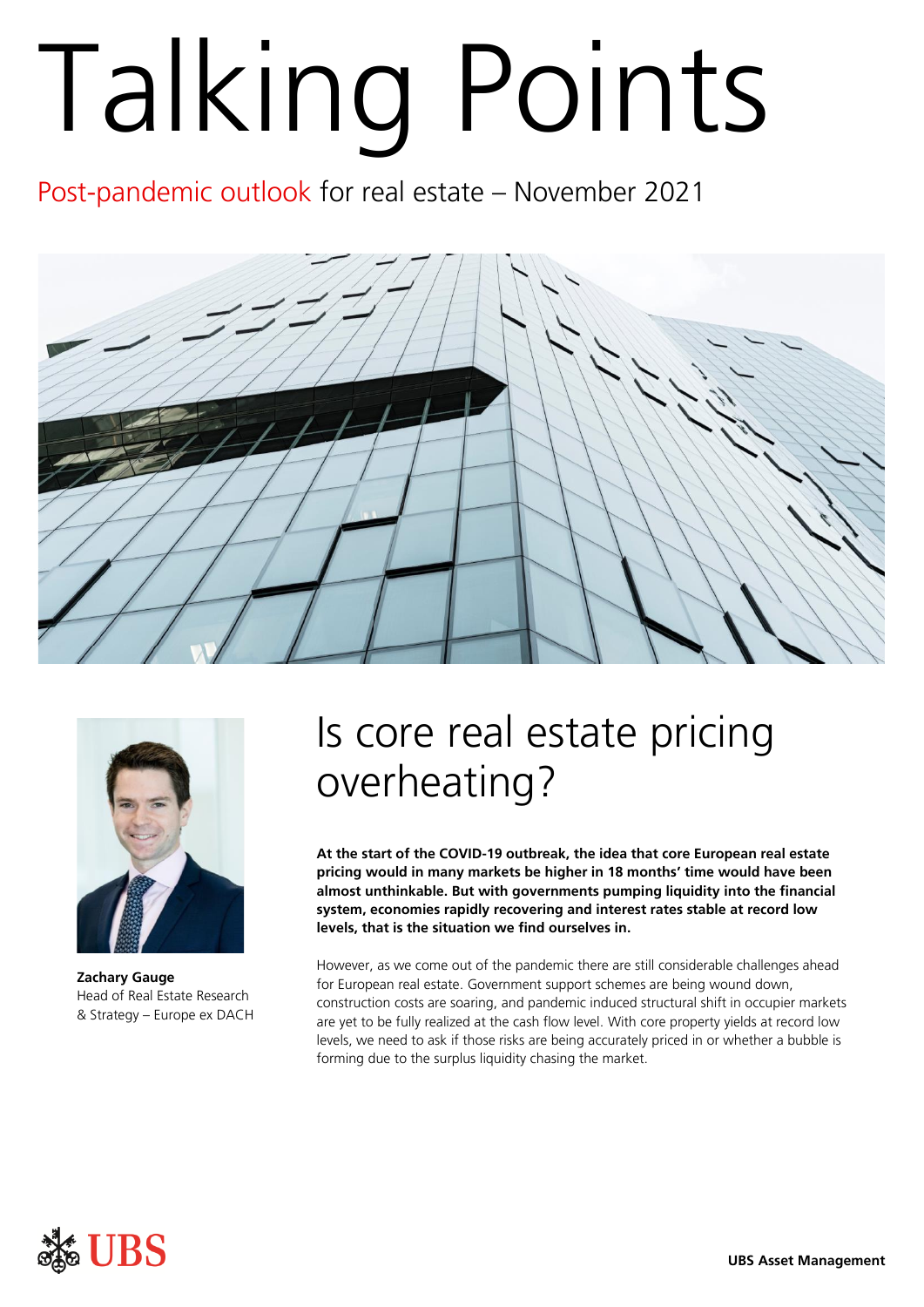Predictably, the sharpest price rises have been recorded in the sectors which were seen as the most defensive against the pandemic – namely *beds, sheds and meds* (residential, logistics, and life sciences). But the consequence of a vast amount of capital being pushed towards select sectors of the real estate universe is rapid price inflation. Prime industrial capital values in the eurozone have increased by 13% since 4Q19, whilst prime private rented sector (PRS) yields now stand as low as 2.1% in Germany.

Assets with a life sciences angle have been sold at 60% above their original quoting price. However, what is more surprising is that the office sector, which is facing rising vacancy rates as a major structural shakeup takes effect, has also seen prime office values increase by around 5% since the start of the pandemic. As Figure 1 demonstrates yields in all core European office markets are either the same, or below their pre-pandemic level.



Source: CBRE ERIX; 3Q21

Although we do not anticipate the negative impact on offices to be as severe as the impact of e-commerce on retail, pricing is still not adjusting to the potential downside risks on the occupational side. Historically, office yields have been closely linked to the vacancy rate in the market. As vacancy rates fall, investors pay lower yields in anticipation of a strong occupier market and rental growth. The reverse is true when the vacancy rate rises.

But it is clear that during the COVID-19 pandemic, this rule has not applied. Figure 2 shows that despite the vacancy rate rising sharply from 2Q20, prime office yields have continued to move in. On the face of it yields compressing at the same time as a rapid increase in vacancy represents a disconnect between occupier fundamentals and investor sentiment.





Source: CBRE; 2Q21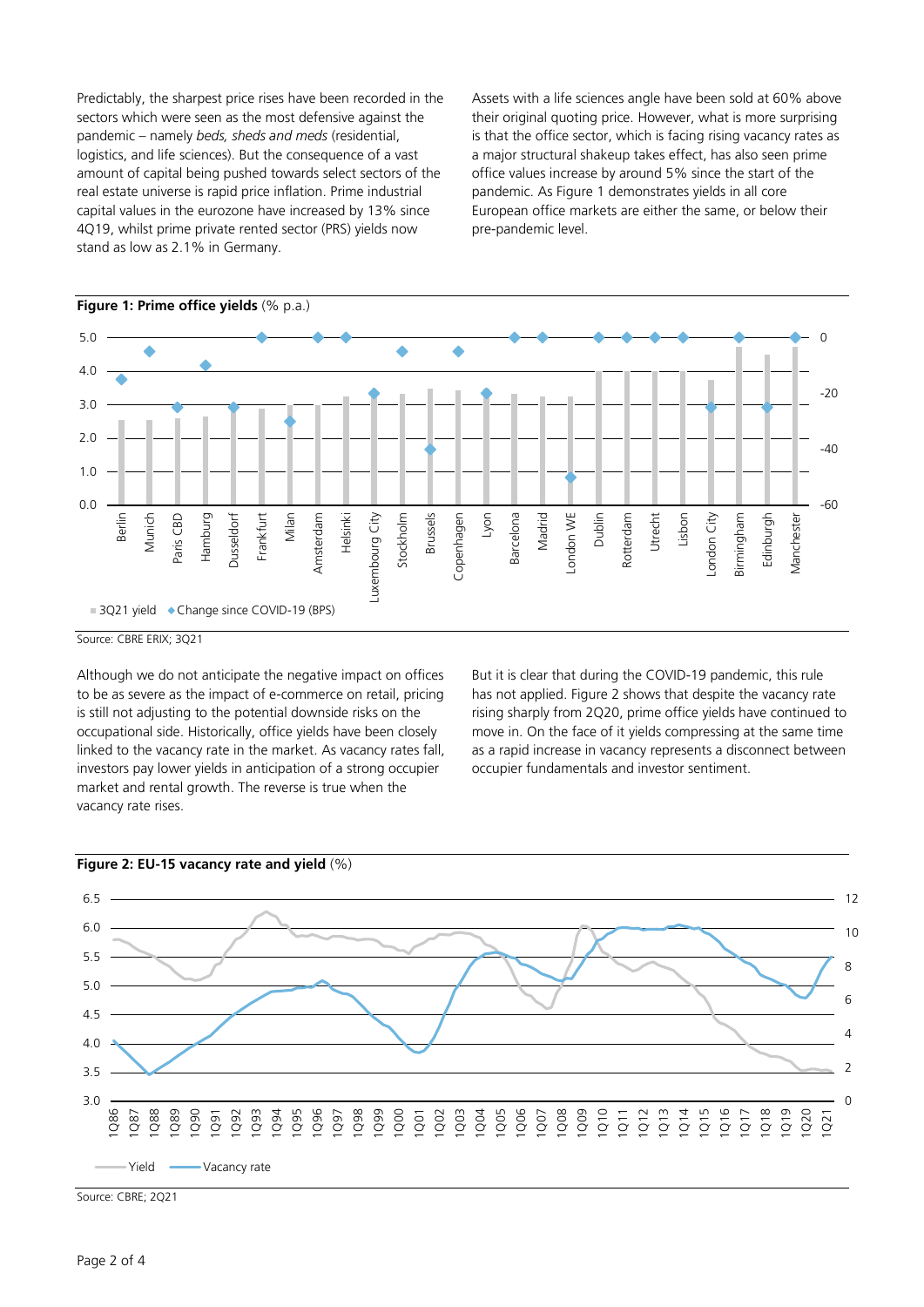Office availability is going to continue to rise as more companies have lease events that enable them to release surplus space back onto the market as they reconfigure their requirements. As companies usually have to wait for a lease event to do this, we are unlikely to see a peak in vacancy until late 2022 or 2023.

The counter-argument is that the market will polarize and occupier demand will continue to be strong for prime space, of which there is a limited supply. This forms much of the justification for the prime yield compression we have seen since the pandemic started. And although this is true, there are some issues over taking such a polarized view of the market. It implies that prime and non-prime markets will completely disconnect, and the sharp increase in secondary vacancy and rental decline will have no impact on rental levels for prime space. This is a big assumption given that prime and secondary rental values have always been correlated to some extent.

As large volumes of vacant secondary space accumulates, one solution will be to upgrade it to prime quality. Whilst this could be a viable strategy, the discounts we would expect to see on secondary assets with a value-add angle have not materialized. A sharp increase in construction costs means the capex required to transform the vast majority of the market which is not prime, into high quality space fit for post-COVID occupation will be substantial. Sustainability requirements will add further upward pressure to construction and refurbishment costs in the coming years. Tenants may pay higher rents for truly fit-for-purpose post COVID space, but finding the right entry price for value-add remains a challenge.

With entry yields for the highly demanded sectors prohibitively low and the office market not correcting to reflect potential downside risks, where do we see value in the market at the moment?

Despite the tight market, we still think there are a few angles. An income value approach would expect some interesting opportunities to emerge from retail. Initially, these will be highly selective and focused on the assets where rents have fallen to a sustainable level. Assets needs to be in locations that retailers continue to trade well in and can demonstrate profitability at the rebased rental levels. Initial returns are driven by the much higher income yields which are now available due to the very weak sentiment surrounding the sector. Combined with some leverage, it is possible to get the income return component alone into double digits.

The UK had seen the sharpest retail correction in Europe, but is now seeing some green shoots of recovery in the retail warehouse sector in parks where the rents are low, and the retail offering suitably matches the needs of the local catchment. Due to working from home, consumers are spending more time near their local retail park than in city centers. Capital values have already increased by 6% in the first eight months of 2021 as the weight of capital seeking high income assets has increased, and investors get comfortable again with this particular retail format.

In Europe, the retail correction has been less significant which is partly due to European leases being shorter and more adaptable to changes in market conditions. Hence, they never reached the unsustainable over-rent situation that much of the UK suffered with. But again, focusing on retail parks, income returns particularly in Southern Europe are high and for the parks which offer a functional product range and affordable rents to occupiers, we see some upside in the coming years.

For a growth strategy, although it is highly demanded, we do see further opportunities in European life science assets. The key difference between the traditional office market is that the work done on R&D sites cannot be replicated by a home office. As venture capital has poured into the sector, many companies require real estate to expand into but there is very limited, if any, available specialist space in the location in which they are active. Therefore, although the entry yields may seem low, there is a case for very strong rental growth which can justify them. And to avoid the sharp entry yields, a development led approach can unlock higher returns.

The sector is also relatively de-centralized, with hubs emerging outside the traditional core office markets and around key employers and universities where there is a focus on specific areas of research. Although there are risks on liquidity, these locations can again prove very defensive as the employees typically have a very specialized skill set which ties the research and manufacturing to that specific micro-location. And being outside the core markets means the entry yields also become more generous.

And for a niche sector play, we believe there are strong opportunities for growth in the European student accommodation market. Although it has been well established in the UK for over a decade, institutional purpose-built student accommodation has only recently started to emerge in Continental Europe. The supply-demand dynamics are extremely positive, partly driven by an increasing number of non-EU students who are attracted by the rising number of English taught courses in Continental Europe.

The UK market has demonstrated that even a significant pipeline of new rooms can be readily absorbed in strong university locations. And, being an early mover creates an opportunity to be at the forefront of a sector which is set to grow considerably over the next decade and expected to benefit from a stable income return supported by a supplydemand imbalance.

And lastly, for a development led-approach we still see some strong returns being on offer in the logistics space. An interesting angle here is to target speculative big box developments in key logistical locations. The lead times for occupiers requiring space are getting shorter, and although pre-let schemes can complete relatively quickly there are an increasing proportion of requirements which need to be satisfied quicker than the 12-18 months build time. Once stabilized, the very low exit yields are expected to drive attractive returns for a sector where the strength of the occupier market significantly reduces the speculative development risk.